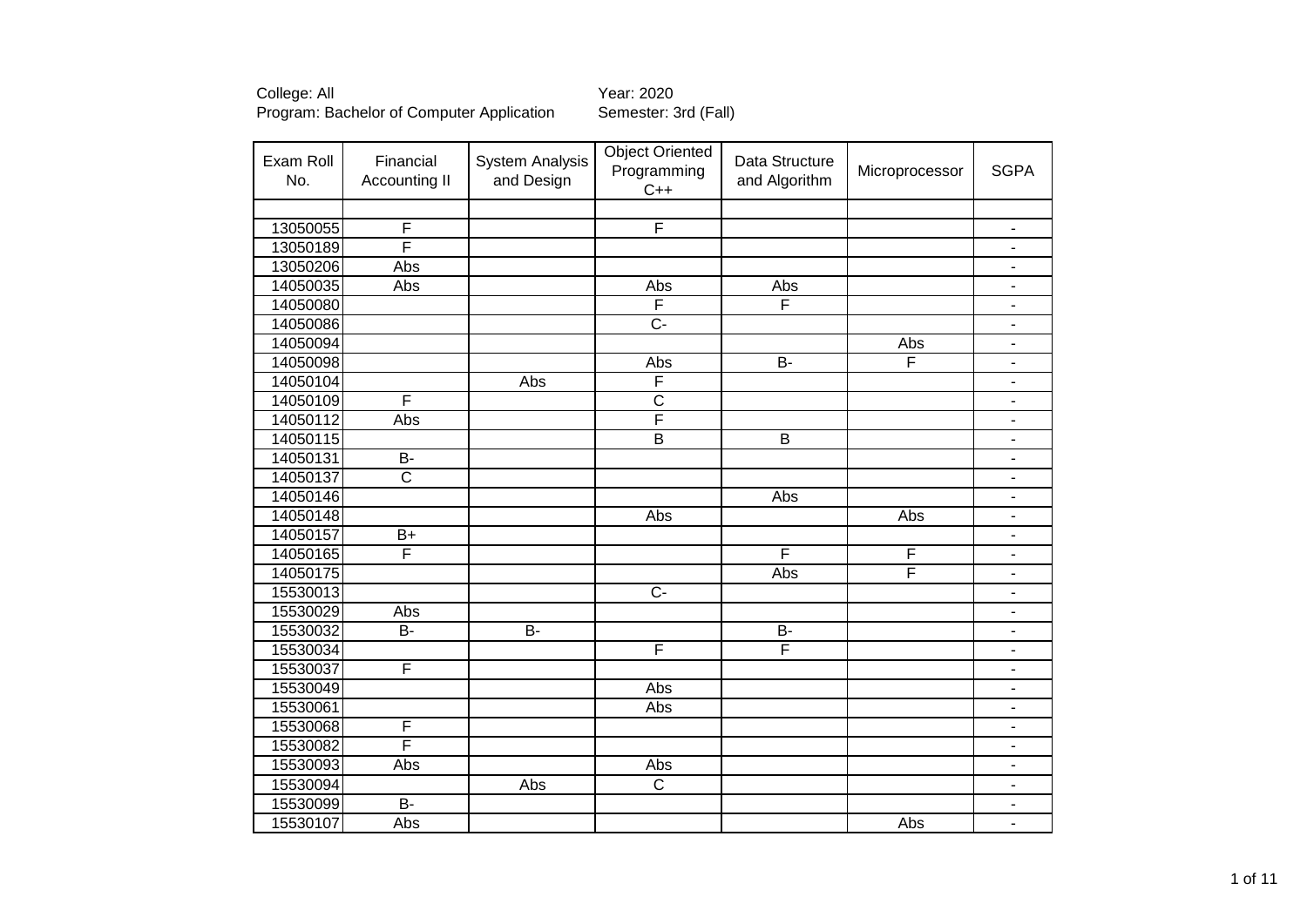| Exam Roll<br>No. | Financial<br><b>Accounting II</b> | <b>System Analysis</b><br>and Design | <b>Object Oriented</b><br>Programming<br>$C++$ | Data Structure<br>and Algorithm | Microprocessor  | <b>SGPA</b>              |
|------------------|-----------------------------------|--------------------------------------|------------------------------------------------|---------------------------------|-----------------|--------------------------|
|                  |                                   |                                      |                                                |                                 |                 |                          |
| 15530120         |                                   |                                      |                                                |                                 | $\overline{C+}$ | $\blacksquare$           |
| 15530130         |                                   | $\overline{\text{c}}$                | $\overline{C}$                                 |                                 |                 | $\overline{\phantom{a}}$ |
| 15530136         | F                                 |                                      |                                                |                                 |                 | $\overline{\phantom{a}}$ |
| 15530164         | $\overline{B}$ -                  |                                      |                                                |                                 |                 | $\overline{\phantom{0}}$ |
| 15530182         |                                   |                                      | F                                              | F                               |                 | ٠                        |
| 15530192         |                                   |                                      |                                                | $\overline{C}$                  |                 | -                        |
| 16530003         | F                                 |                                      |                                                | F                               |                 | $\blacksquare$           |
| 16530004         | F                                 |                                      |                                                |                                 |                 | $\blacksquare$           |
| 16530010         | F                                 |                                      |                                                |                                 |                 | -                        |
| 16530018         |                                   |                                      | F                                              |                                 |                 | $\overline{\phantom{0}}$ |
| 16530021         | F                                 |                                      | F                                              |                                 |                 | $\overline{\phantom{0}}$ |
| 16530031         |                                   |                                      |                                                |                                 | F               | $\overline{\phantom{0}}$ |
| 16530032         |                                   |                                      | F                                              |                                 | Abs             | $\overline{\phantom{a}}$ |
| 16530033         |                                   |                                      | $\overline{\text{c}}$                          |                                 |                 | $\blacksquare$           |
| 16530041         |                                   |                                      | F                                              |                                 |                 | $\blacksquare$           |
| 16530042         |                                   | $\overline{C+}$                      | Abs                                            | Abs                             |                 | $\overline{\phantom{0}}$ |
| 16530050         |                                   | $B -$                                |                                                | F                               | Abs             | $\blacksquare$           |
| 16530051         |                                   |                                      | F                                              |                                 |                 | $\overline{\phantom{0}}$ |
| 16530052         | $\overline{F}$                    |                                      |                                                | F                               |                 | $\overline{\phantom{0}}$ |
| 16530058         | F                                 |                                      |                                                | $\overline{\text{c}}$           |                 | $\overline{\phantom{0}}$ |
| 16530059         |                                   | Abs                                  | F                                              | Abs                             |                 | $\overline{\phantom{0}}$ |
| 16530067         |                                   |                                      |                                                | $\overline{\text{c}}$           |                 | $\overline{\phantom{0}}$ |
| 16530068         | $C+$                              |                                      | $C -$                                          |                                 |                 | $\blacksquare$           |
| 16530070         | $\overline{\mathsf{F}}$           |                                      |                                                |                                 |                 | $\overline{\phantom{0}}$ |
| 16530071         | $\overline{\mathsf{F}}$           |                                      |                                                |                                 |                 | ٠                        |
| 16530076         |                                   |                                      | F                                              |                                 |                 | ۰                        |
| 16530078         | $\overline{F}$                    |                                      |                                                |                                 |                 | $\overline{\phantom{a}}$ |
| 16530079         | $\overline{\mathsf{F}}$           |                                      |                                                | F                               |                 | $\overline{\phantom{a}}$ |
| 16530082         |                                   |                                      | Abs                                            |                                 |                 | $\blacksquare$           |
| 16530085         |                                   | $\overline{C+}$                      |                                                |                                 | F               | ٠                        |
| 16530092         |                                   | Abs                                  |                                                | Abs                             |                 | $\overline{\phantom{0}}$ |
| 16530097         | F                                 |                                      | F                                              |                                 |                 | $\blacksquare$           |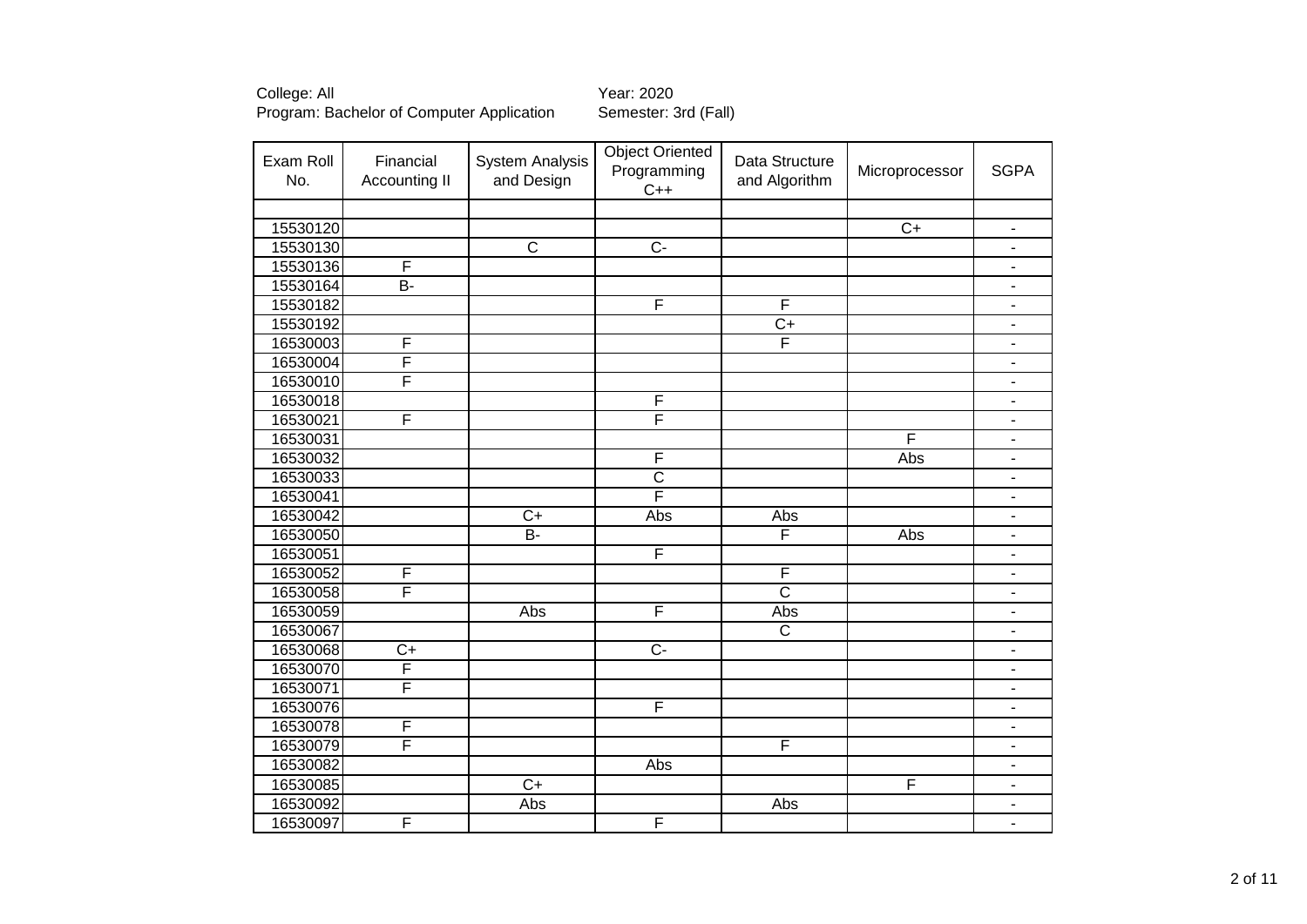| Exam Roll<br>No. | Financial<br><b>Accounting II</b> | <b>System Analysis</b><br>and Design | <b>Object Oriented</b><br>Programming<br>$C++$ | Data Structure<br>and Algorithm | Microprocessor        | <b>SGPA</b>              |
|------------------|-----------------------------------|--------------------------------------|------------------------------------------------|---------------------------------|-----------------------|--------------------------|
|                  |                                   |                                      |                                                |                                 |                       |                          |
| 16530102         |                                   |                                      |                                                | $\overline{\text{c}}$           |                       | $\overline{\phantom{a}}$ |
| 16530106         | $\sf B$                           |                                      | $\sf B$                                        |                                 | $\overline{\text{C}}$ | $\overline{\phantom{a}}$ |
| 16530107         |                                   |                                      | F                                              |                                 |                       | $\overline{\phantom{a}}$ |
| 16530120         | F                                 | $\overline{B}$                       |                                                | $\overline{\text{c}}$           |                       | $\overline{\phantom{0}}$ |
| 16530122         | $\overline{B}$                    |                                      | F                                              |                                 |                       | $\blacksquare$           |
| 16530125         | F                                 |                                      |                                                |                                 |                       | $\overline{\phantom{0}}$ |
| 16530126         | $\overline{C+}$                   |                                      |                                                |                                 |                       | ۰                        |
| 16530140         | $\overline{\text{c}}$             |                                      |                                                |                                 |                       | $\blacksquare$           |
| 16530143         | F                                 |                                      |                                                |                                 |                       | $\overline{\phantom{0}}$ |
| 16530150         | F                                 |                                      | F                                              |                                 |                       | ۰                        |
| 16530174         | $\overline{C}$ -                  |                                      |                                                | $\overline{C}$                  | F                     | $\overline{\phantom{0}}$ |
| 16530179         |                                   |                                      |                                                |                                 | Abs                   | $\blacksquare$           |
| 16530186         | $\overline{C+}$                   |                                      |                                                |                                 |                       | $\overline{\phantom{0}}$ |
| 16530194         | Abs                               |                                      |                                                |                                 |                       | $\blacksquare$           |
| 16530205         |                                   |                                      | F                                              |                                 | F                     | $\blacksquare$           |
| 16530207         |                                   |                                      |                                                |                                 | F                     | $\blacksquare$           |
| 16530212         | F                                 |                                      |                                                | F                               |                       | $\blacksquare$           |
| 17530020         |                                   |                                      | $\overline{C}$                                 |                                 |                       | ÷,                       |
| 17530029         | $\overline{F}$                    |                                      |                                                |                                 | F                     | $\overline{\phantom{0}}$ |
| 17530039         | F                                 |                                      |                                                |                                 |                       | $\overline{\phantom{a}}$ |
| 17530041         | F                                 |                                      |                                                |                                 |                       | $\overline{a}$           |
| 17530044         | F                                 |                                      |                                                |                                 |                       | ٠                        |
| 17530045         | F                                 |                                      |                                                |                                 |                       | ۰                        |
| 17530047         | $\overline{\mathsf{F}}$           |                                      |                                                |                                 |                       | $\overline{\phantom{0}}$ |
| 17530063         | $\overline{C+}$                   |                                      |                                                |                                 |                       | ٠                        |
| 17530068         |                                   | Abs                                  |                                                |                                 |                       | ۰                        |
| 17530074         |                                   |                                      | $B+$                                           |                                 |                       | $\overline{\phantom{a}}$ |
| 17530076         |                                   |                                      | $\overline{\text{c}}$                          | $\overline{\text{c}}$           |                       | $\overline{\phantom{a}}$ |
| 17530080         | F                                 |                                      |                                                |                                 |                       | $\overline{\phantom{a}}$ |
| 17530082         | $\overline{F}$                    |                                      |                                                |                                 |                       | ٠                        |
| 17530083         | $\overline{F}$                    |                                      |                                                |                                 |                       | -                        |
| 17530092         |                                   |                                      | F                                              |                                 |                       | $\blacksquare$           |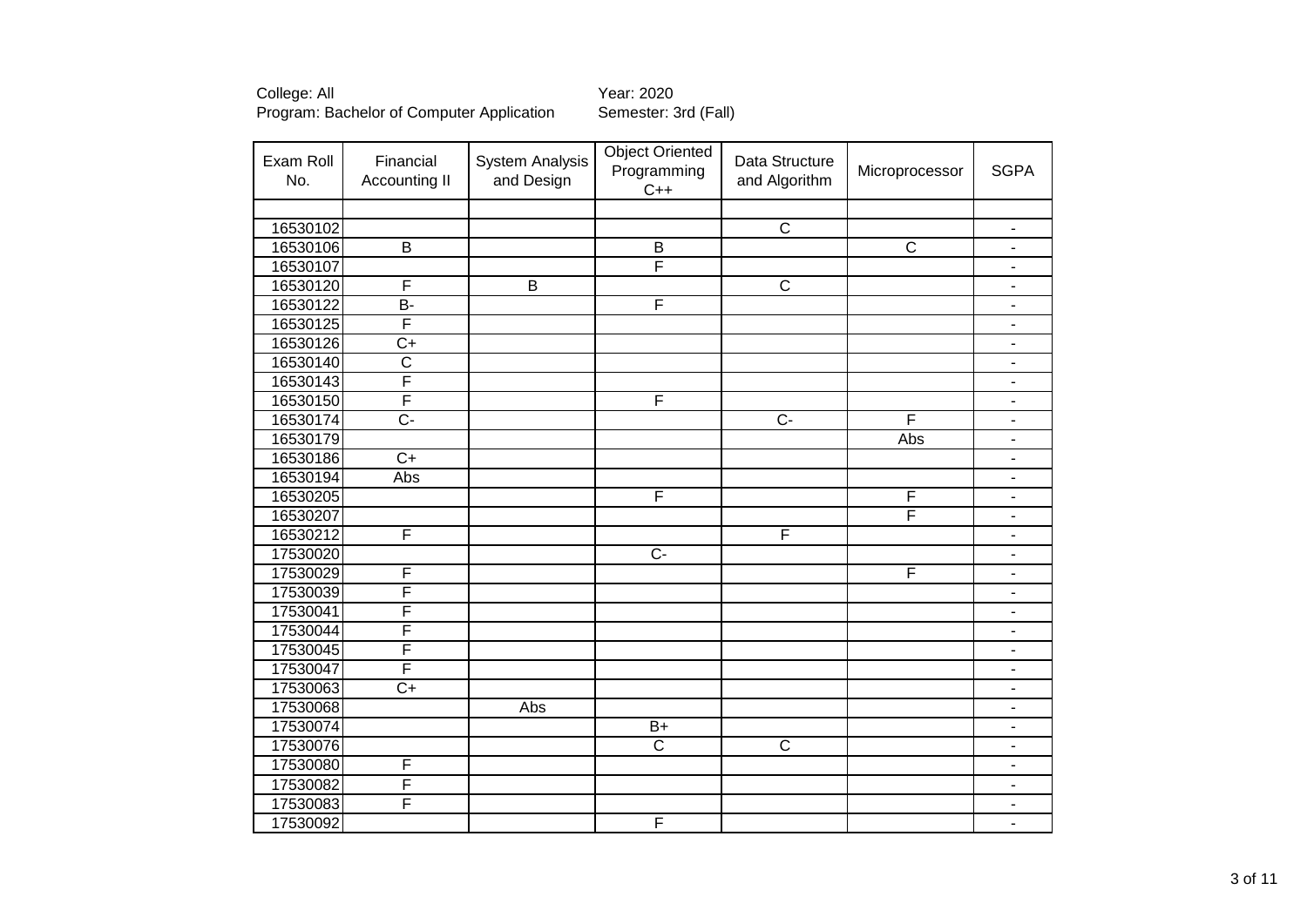| Exam Roll<br>No. | Financial<br>Accounting II | <b>System Analysis</b><br>and Design | <b>Object Oriented</b><br>Programming<br>$C++$ | Data Structure<br>and Algorithm | Microprocessor | <b>SGPA</b>              |
|------------------|----------------------------|--------------------------------------|------------------------------------------------|---------------------------------|----------------|--------------------------|
|                  |                            |                                      |                                                |                                 |                |                          |
| 17530101         | F                          |                                      |                                                |                                 |                | $\overline{\phantom{a}}$ |
| 17530103         |                            |                                      | F                                              | $\overline{C+}$                 |                | ۰                        |
| 17530133         | $\overline{C+}$            |                                      |                                                |                                 |                | $\blacksquare$           |
| 17530141         |                            |                                      | $\overline{B}$                                 |                                 |                | $\overline{\phantom{a}}$ |
| 17530142         |                            |                                      | $\overline{\text{c}}$                          |                                 |                | $\overline{\phantom{0}}$ |
| 17530150         |                            |                                      | $\overline{C+}$                                |                                 |                | $\overline{\phantom{0}}$ |
| 17530151         | F                          |                                      | F                                              |                                 |                | -                        |
| 17530165         |                            | $\overline{B}$                       |                                                |                                 |                | ۰                        |
| 17530169         | Abs                        |                                      |                                                |                                 |                | $\overline{\phantom{0}}$ |
| 17530174         | F                          |                                      |                                                |                                 |                | -                        |
| 17530176         | F                          |                                      |                                                |                                 |                | $\blacksquare$           |
| 17530179         |                            |                                      |                                                |                                 | F              | ۰                        |
| 17530180         | F                          |                                      |                                                |                                 |                | ۰                        |
| 17530181         |                            | $\overline{C+}$                      |                                                |                                 |                | ۰                        |
| 17530188         |                            |                                      | $\overline{C}$                                 |                                 |                | $\overline{\phantom{a}}$ |
| 17530194         | А-                         |                                      |                                                |                                 |                | $\blacksquare$           |
| 17530196         | $\overline{\text{c}}$      |                                      |                                                |                                 |                | ۰                        |
| 17530199         |                            |                                      | $\overline{C}$                                 |                                 |                | ۰                        |
| 17530205         |                            |                                      | $\overline{\mathsf{c}}$                        |                                 |                | $\overline{\phantom{a}}$ |
| 17530207         | $B+$                       |                                      |                                                |                                 |                | ٠                        |
| 17530208         |                            |                                      | $\overline{C}$                                 |                                 | Abs            | $\overline{\phantom{0}}$ |
| 17530211         |                            |                                      |                                                |                                 | Abs            | ۰                        |
| 18530001         | $\overline{B+}$            |                                      |                                                |                                 |                | $\overline{\phantom{a}}$ |
| 18530007         | Abs                        | $\overline{C}$                       | Abs                                            | $\overline{C}$                  | Abs            | $\overline{\phantom{a}}$ |
| 18530022         | Abs                        |                                      |                                                |                                 |                | -                        |
| 18530024         | $\overline{\text{c}}$      |                                      |                                                |                                 |                | $\overline{\phantom{0}}$ |
| 18530029         | Abs                        |                                      |                                                |                                 |                | ٠                        |
| 18530050         | $\overline{\text{c}}$      |                                      |                                                |                                 |                | $\overline{\phantom{0}}$ |
| 18530053         |                            |                                      |                                                | $\overline{C}$                  |                | $\overline{\phantom{0}}$ |
| 18530055         | Abs                        |                                      |                                                |                                 |                | $\overline{\phantom{0}}$ |
| 18530059         | Abs                        |                                      |                                                |                                 | Abs            | ۰                        |
| 18530060         |                            |                                      |                                                | $\overline{C}$                  |                | $\overline{\phantom{a}}$ |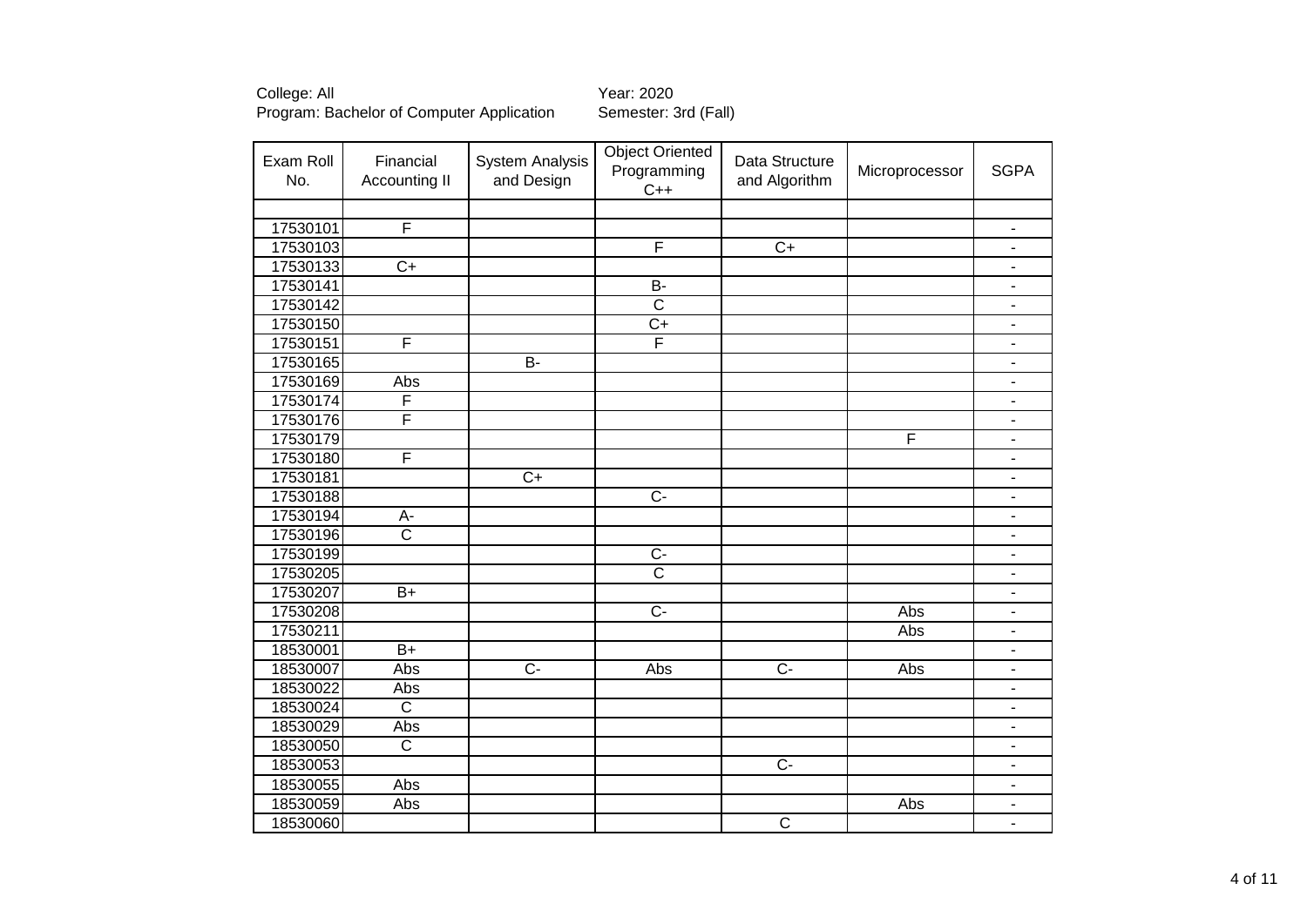| Exam Roll<br>No. | Financial<br>Accounting II | <b>System Analysis</b><br>and Design | <b>Object Oriented</b><br>Programming<br>$C++$ | Data Structure<br>and Algorithm | Microprocessor | <b>SGPA</b>                  |
|------------------|----------------------------|--------------------------------------|------------------------------------------------|---------------------------------|----------------|------------------------------|
|                  |                            |                                      |                                                |                                 |                |                              |
| 18530069         | Abs                        |                                      |                                                |                                 |                | $\blacksquare$               |
| 18530076         |                            | $C+$                                 | $\overline{F}$                                 |                                 |                |                              |
| 18530077         | F                          |                                      |                                                |                                 |                | $\overline{\phantom{a}}$     |
| 18530078         | Abs                        |                                      |                                                |                                 |                | $\overline{\phantom{m}}$     |
| 18530080         | Abs                        |                                      |                                                |                                 | Abs            | $\overline{\phantom{a}}$     |
| 18530082         | F                          |                                      |                                                |                                 |                | $\overline{\phantom{m}}$     |
| 18530083         |                            |                                      |                                                |                                 | Abs            | $\blacksquare$               |
| 18530085         |                            |                                      |                                                | F                               |                | $\blacksquare$               |
| 18530089         |                            |                                      |                                                | $\overline{C+}$                 |                | $\overline{\phantom{a}}$     |
| 18530150         |                            |                                      | $\overline{C+}$                                |                                 |                |                              |
| 18530153         | F                          |                                      | $\overline{\text{c}}$                          |                                 |                |                              |
| 18530155         | F                          |                                      |                                                |                                 |                |                              |
| 18530157         | F                          |                                      |                                                |                                 |                |                              |
| 18530185         | Abs                        |                                      | $\overline{B}$                                 |                                 |                | $\blacksquare$               |
| 18530191         | Abs                        |                                      |                                                |                                 |                | $\overline{\phantom{a}}$     |
| 18530192         |                            |                                      |                                                | F                               |                | ۰                            |
| 18530193         |                            |                                      |                                                | $\overline{\text{c}}$           |                | $\blacksquare$               |
| 18530198         | Abs                        |                                      |                                                |                                 |                | $\overline{\phantom{a}}$     |
| 18530204         |                            | Abs                                  |                                                |                                 |                | $\overline{\phantom{a}}$     |
| 18530220         | F                          |                                      |                                                |                                 |                |                              |
| 18530231         |                            |                                      |                                                | $\overline{C+}$                 |                |                              |
| 18530252         | F                          |                                      |                                                |                                 |                |                              |
| 18530253         |                            |                                      |                                                | Abs                             |                |                              |
| 18530257         | F                          |                                      |                                                |                                 |                |                              |
| 18530263         |                            |                                      | Abs                                            |                                 |                | $\blacksquare$               |
| 18530267         |                            |                                      |                                                |                                 |                | ÷,                           |
| 18530269         |                            |                                      |                                                | $\overline{C}$                  |                | $\overline{\phantom{a}}$     |
| 18530271         | Abs                        |                                      |                                                |                                 |                | $\qquad \qquad \blacksquare$ |
| 18530272         | Abs                        |                                      |                                                |                                 |                | $\overline{\phantom{a}}$     |
| 18530289         |                            |                                      | F                                              |                                 |                | $\blacksquare$               |
| 18530290         |                            |                                      | Abs                                            |                                 |                | ۰                            |
| 18530293         | Abs                        | Abs                                  | Abs                                            | F                               | Abs            |                              |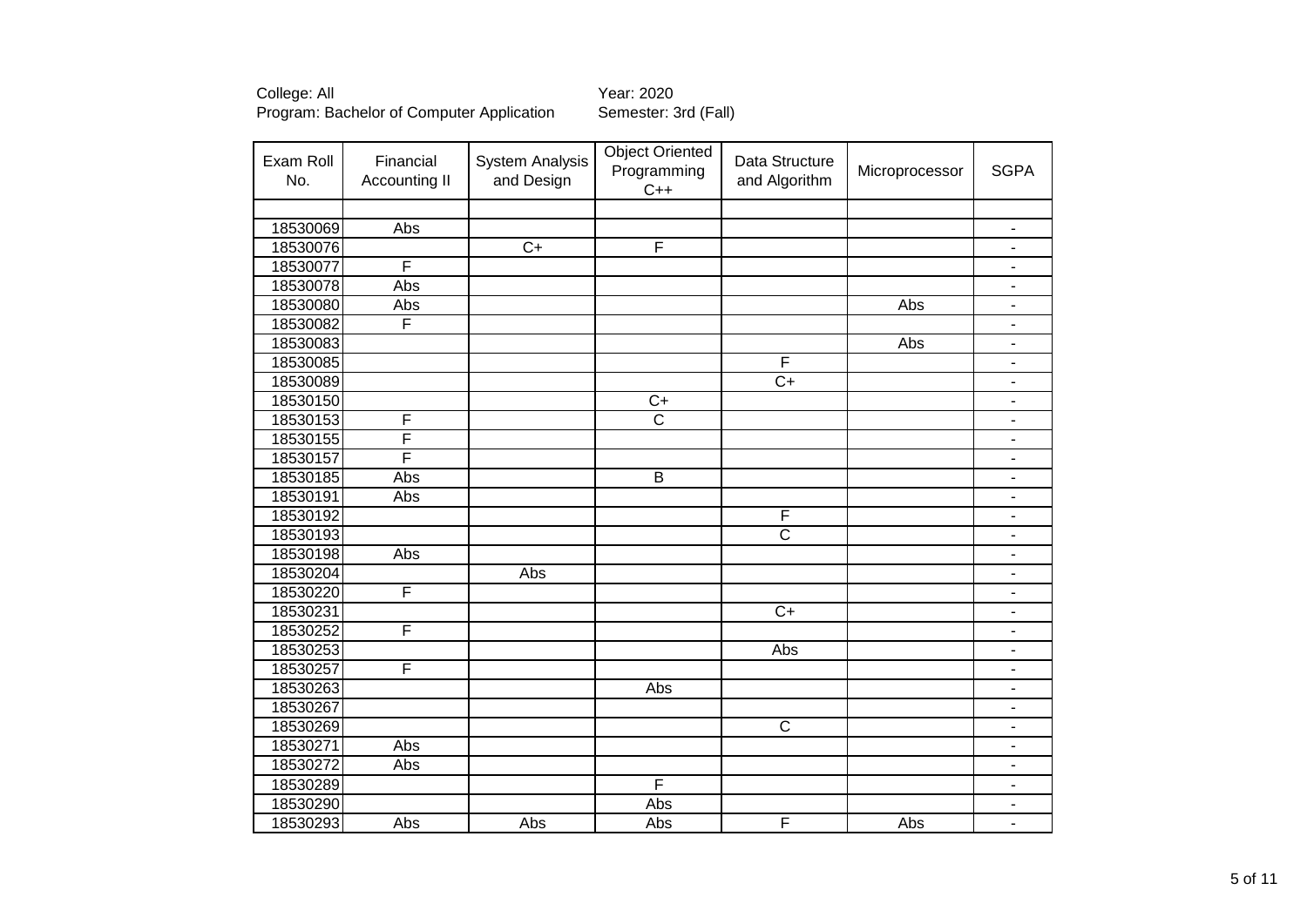| College: All                              |  |
|-------------------------------------------|--|
| Program: Bachelor of Computer Application |  |

Year: 2020<br>Semester: 3rd (Fall)

| Exam Roll<br>No. | Financial<br><b>Accounting II</b> | <b>System Analysis</b><br>and Design | <b>Object Oriented</b><br>Programming<br>$C++$ | Data Structure<br>and Algorithm | Microprocessor        | <b>SGPA</b>              |
|------------------|-----------------------------------|--------------------------------------|------------------------------------------------|---------------------------------|-----------------------|--------------------------|
|                  |                                   |                                      |                                                |                                 |                       |                          |
| 19530001         | F                                 | B                                    | <b>B-</b>                                      | $\mathsf C$                     | C                     | $\overline{\phantom{0}}$ |
| 19530002         | F                                 | F                                    | F                                              | $\overline{\text{c}}$           | Abs                   | ۰                        |
| 19530003         | $\overline{C+}$                   | $\overline{C+}$                      | F                                              | $\overline{C+}$                 | $\overline{C+}$       | $\overline{\phantom{a}}$ |
| 19530004         | $\overline{C}$                    | F                                    | $\overline{C+}$                                | F                               | $\overline{\text{c}}$ | $\overline{\phantom{0}}$ |
| 19530005         | F                                 | $\overline{B}$                       | $\overline{C}$ -                               | $\overline{B}$                  | F                     | ÷.                       |
| 19530006         | $\overline{\text{c}}$             | $\overline{B}$                       | $\overline{C}$                                 | $\overline{\text{c}}$           | $\overline{\text{c}}$ | 2.20                     |
| 19530007         | F                                 | $\overline{C}$                       | F                                              | $\overline{C}$ -                | F                     |                          |
| 19530008         | F                                 | F                                    | F                                              | $\overline{\text{c}}$           | F                     | ÷.                       |
| 19530010         | $\overline{B}$                    | $\overline{A}$ -                     | $\overline{B+}$                                | $\overline{A}$ -                | $\overline{B+}$       | 3.34                     |
| 19530011         | F                                 | F                                    | F                                              | F                               | F                     |                          |
| 19530012         | F                                 | $\overline{C}$                       | $\overline{C}$                                 | $\overline{C+}$                 | $\overline{B}$        |                          |
| 19530013         | $\overline{\mathsf{B}}$           | $\overline{\text{c}}$                | B                                              | $\overline{B}$                  | $\overline{C+}$       | 2.60                     |
| 19530014         | F                                 | $\overline{C}$                       | F                                              | $\overline{\text{c}}$           | F                     |                          |
| 19530015         | $\overline{\text{c}}$             | F                                    | Abs                                            | F                               | F                     | ۰                        |
| 19530016         | F                                 | $\overline{A}$ -                     | F                                              | $\overline{\text{c}}$           | $\overline{C}$ -      | $\overline{\phantom{0}}$ |
| 19530018         | $\overline{C+}$                   | $\overline{B+}$                      | $\overline{C+}$                                | $\overline{B+}$                 | $\overline{B+}$       | 2.90                     |
| 19530019         | CNR                               | CNR                                  | CNR                                            | CNR                             | CNR                   | $\blacksquare$           |
| 19530020         | F                                 | C                                    | $C+$                                           | F                               | C                     | $\overline{\phantom{a}}$ |
| 19530021         | F                                 | F                                    | F                                              | F                               | F                     | $\overline{\phantom{a}}$ |
| 19530022         | F                                 | B                                    | $C+$                                           | C                               | F                     |                          |
| 19530024         | A                                 | A-                                   | A-                                             | A-                              | A                     | 3.82                     |
| 19530026         | $\overline{B+}$                   | F                                    | $\overline{C}$                                 | $\overline{\mathsf{F}}$         | $\overline{\text{c}}$ |                          |
| 19530027         | F                                 | F                                    | $\overline{\mathsf{F}}$                        | F                               | F                     |                          |
| 19530029         | F                                 | $\overline{\mathsf{B}}$              | $\overline{B}$                                 | $\overline{C+}$                 | F                     |                          |
| 19530030         | Abs                               | F                                    | F                                              | $\overline{C}$                  | F                     | ۰                        |
| 19530031         | $\overline{\text{c}}$             | F                                    | F                                              | $\overline{C}$ -                | F                     |                          |
| 19530033         | $C+$                              | F                                    | A-                                             | $\overline{\text{c}}$           | A-                    |                          |
| 19530034         | $\overline{B+}$                   | $\overline{B}$                       | $\overline{B}$                                 | $\overline{B+}$                 | $\overline{B}$        | 3.00                     |
| 19530035         | $\overline{\text{c}}$             | F                                    | F                                              | $B+$                            | Abs                   | $\overline{\phantom{m}}$ |
| 19530036         | $\overline{\text{c}}$             | A-                                   | $\overline{\text{c}}$                          | $\overline{C}$                  | F                     | $\overline{\phantom{0}}$ |
| 19530037         | $\overline{\text{c}}$             | A-                                   | $\overline{\text{c}}$                          | F                               | $C+$                  | $\overline{\phantom{a}}$ |
| 19530038         | Abs                               | $\overline{\text{c}}$                | F                                              | F                               | F                     | $\blacksquare$           |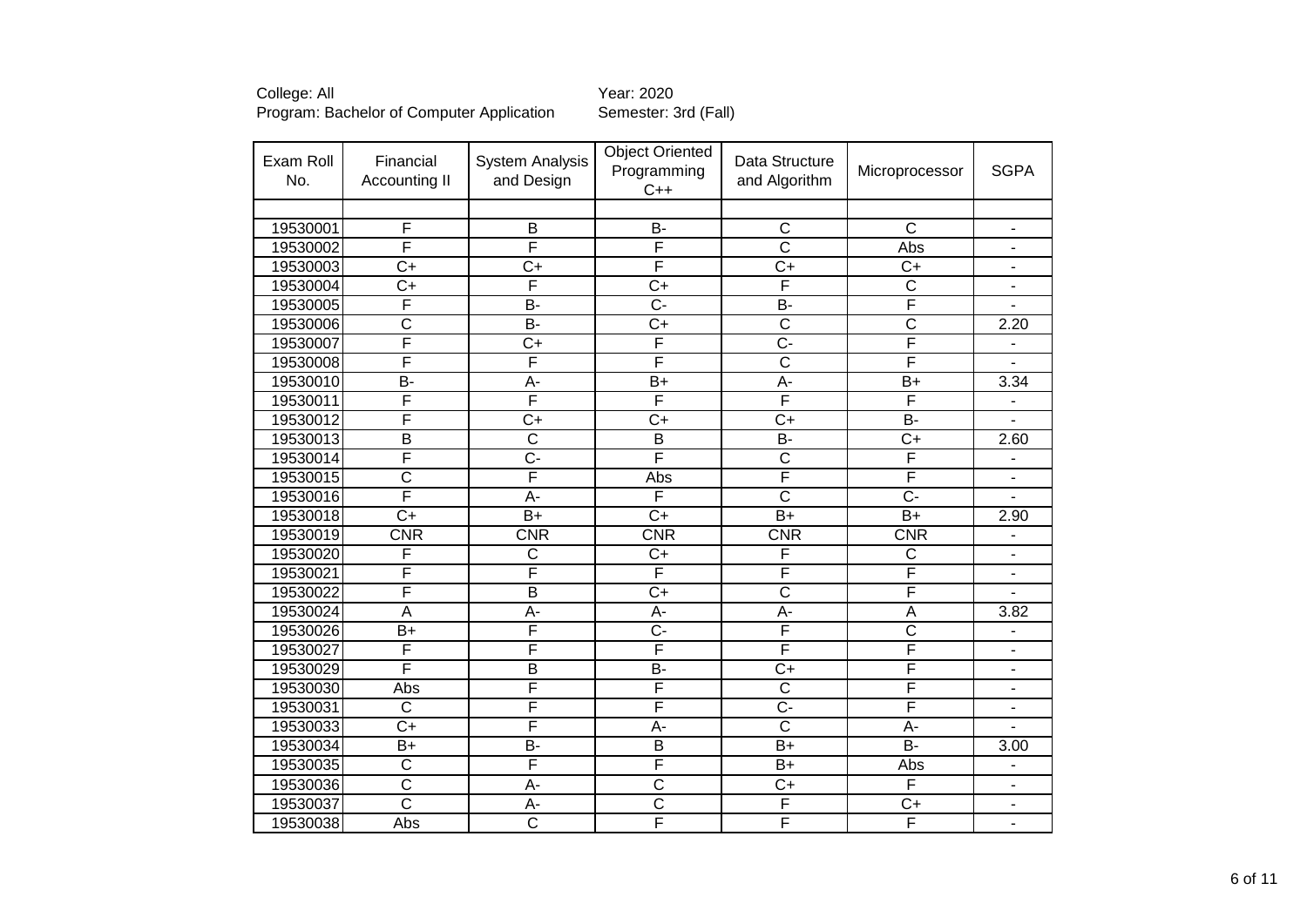| College: All                              | Year: 2020           |
|-------------------------------------------|----------------------|
| Program: Bachelor of Computer Application | Semester: 3rd (Fall) |

| Exam Roll<br>No. | Financial<br>Accounting II | <b>System Analysis</b><br>and Design | <b>Object Oriented</b><br>Programming<br>$C++$ | Data Structure<br>and Algorithm | Microprocessor          | <b>SGPA</b>              |
|------------------|----------------------------|--------------------------------------|------------------------------------------------|---------------------------------|-------------------------|--------------------------|
|                  |                            |                                      |                                                |                                 |                         |                          |
| 19530039         | F                          | <b>B-</b>                            | $\overline{C}$                                 | $\overline{C}$                  | F                       |                          |
| 19530040         | B-                         | $B+$                                 | $\overline{C}$                                 | $\overline{A}$                  | <b>B-</b>               | 3.00                     |
| 19530041         | F                          | $\overline{B+}$                      | $\overline{C}$                                 | F                               | $\overline{\mathsf{C}}$ |                          |
| 19530043         | $\overline{\text{c}}$      | $\overline{A}$ -                     | $\overline{C+}$                                | $\overline{B}$                  | $B -$                   | 2.68                     |
| 19530044         | $\overline{C+}$            | $B -$                                | $\overline{B}$                                 | F                               | B-                      |                          |
| 19530045         | A                          | A                                    | $\overline{A}$                                 | $\overline{\mathsf{B}}$         | A                       | 3.80                     |
| 19530046         | F                          | $\overline{A}$                       | F                                              | F                               | $\overline{\text{c}}$   | $\blacksquare$           |
| 19530048         | F                          | $\overline{C}$ -                     | $\overline{C}$ -                               | F                               | F                       | $\overline{\phantom{a}}$ |
| 19530049         | Abs                        | <b>NQ</b>                            | <b>NQ</b>                                      | Abs                             | Abs                     | $\blacksquare$           |
| 19530050         | F                          | $\overline{\text{c}}$                | F                                              | F                               | $\overline{C}$          | $\blacksquare$           |
| 19530051         | F                          | $\overline{\mathsf{B}}$              | F                                              | F                               | F                       | $\blacksquare$           |
| 19530052         | F                          | $\overline{A}$ -                     | F                                              | F                               | F                       |                          |
| 19530053         | A                          | $\overline{B+}$                      | A                                              | A-                              | A-                      | 3.74                     |
| 19530054         | F                          | $\overline{\text{c}}$                | F                                              | F                               | F                       |                          |
| 19530055         | $\overline{\mathsf{B}}$    | $\overline{C+}$                      | F                                              | $\overline{\text{c}}$           | B-                      |                          |
| 19530056         | $\overline{C+}$            | F                                    | F                                              | F                               | F                       | $\blacksquare$           |
| 19530057         | $\overline{B}$             | $\overline{C}$                       | $\overline{B}$                                 | F                               | $\overline{B}$          | $\blacksquare$           |
| 19530058         | Abs                        | F                                    | F                                              | $\overline{B}$                  | $\overline{\mathsf{F}}$ | $\blacksquare$           |
| 19530059         | F                          | F                                    | F                                              | F                               | F                       | $\overline{\phantom{a}}$ |
| 19530060         | F                          | $\overline{B}$                       | F                                              | F                               | F                       | $\overline{\phantom{a}}$ |
| 19530061         | $A -$                      | A-                                   | A                                              | A                               | $B+$                    | 3.74                     |
| 19530063         | F                          | F                                    | F                                              | $\overline{\text{c}}$           | F                       | $\overline{\phantom{a}}$ |
| 19530064         | F                          | $\overline{C}$                       | F                                              | $\overline{B}$                  | F                       | $\overline{\phantom{a}}$ |
| 19530065         | F                          | $B+$                                 | F                                              | A-                              | F                       |                          |
| 19530066         | F                          | $\overline{C}$                       | F                                              | $\overline{B}$                  | F                       |                          |
| 19530067         | $\overline{B}$             | A-                                   | A                                              | $\overline{A}$                  | $\overline{A}$          | 3.74                     |
| 19530070         | A-                         | A                                    | A                                              | $\overline{A}$                  | $\overline{B}$          | 3.74                     |
| 19530071         | $B+$                       | A-                                   | A                                              | $\overline{A}$                  | $\overline{A}$          | 3.80                     |
| 19530072         | $\overline{\text{C}}$      | F                                    | F                                              | $\overline{B}$                  | $\overline{C}$ -        |                          |
| 19530073         | F                          | F                                    | F                                              | $\overline{\text{c}}$           | F                       | $\blacksquare$           |
| 19530074         | <b>CNR</b>                 | <b>CNR</b>                           | <b>CNR</b>                                     | <b>CNR</b>                      | <b>CNR</b>              | $\overline{\phantom{a}}$ |
| 19530076         | F                          | $\overline{C}$                       | F                                              | F                               | F                       | $\blacksquare$           |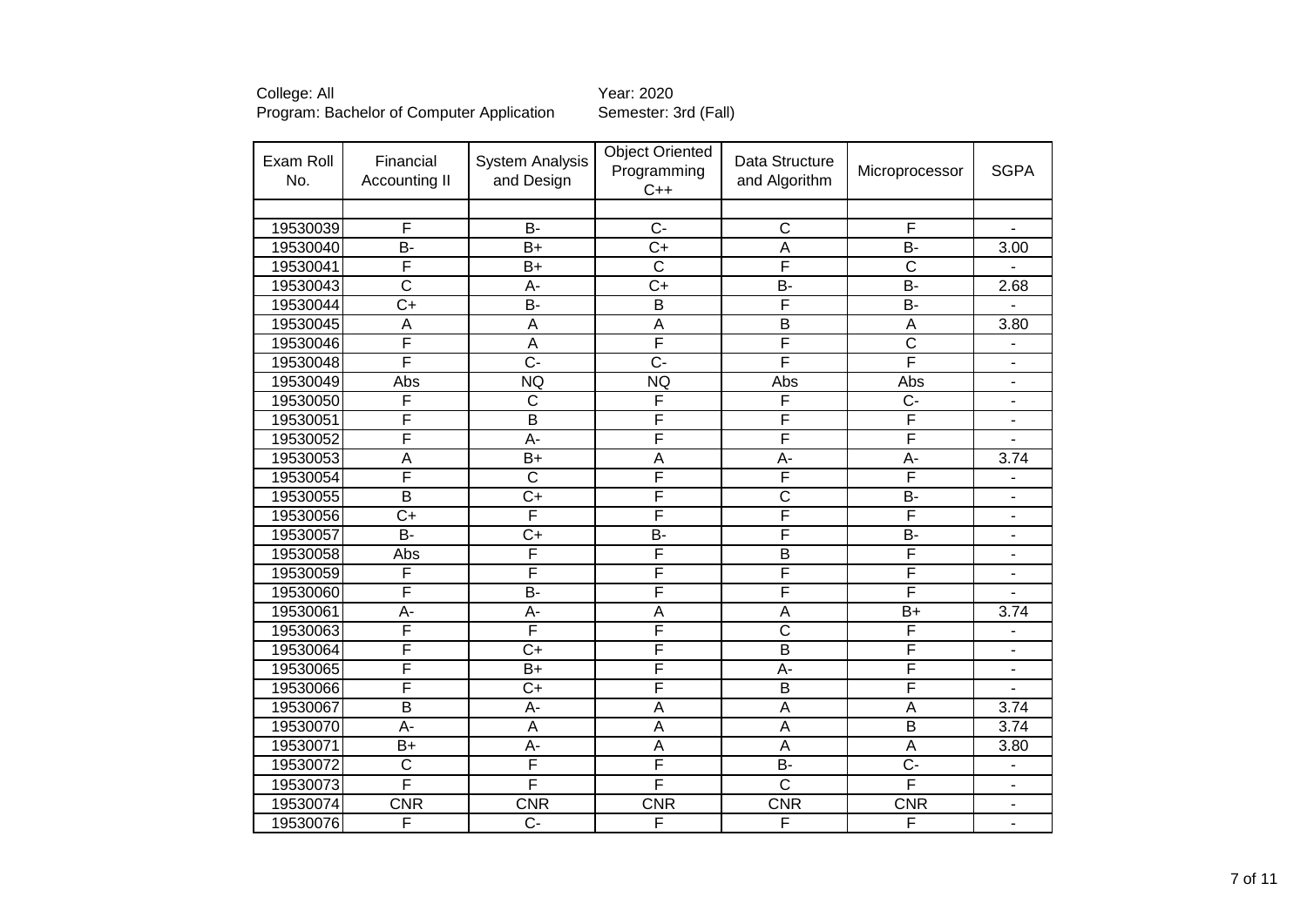| Exam Roll<br>No. | Financial<br>Accounting II | <b>System Analysis</b><br>and Design | <b>Object Oriented</b><br>Programming<br>$C++$ | Data Structure<br>and Algorithm | Microprocessor          | <b>SGPA</b>                  |
|------------------|----------------------------|--------------------------------------|------------------------------------------------|---------------------------------|-------------------------|------------------------------|
|                  |                            |                                      |                                                |                                 |                         |                              |
| 19530077         | $\overline{\text{c}}$      | $\overline{C}$                       | $\overline{B}$                                 | $B+$                            | F                       | $\qquad \qquad \blacksquare$ |
| 19530078         | CNR                        | CNR                                  | <b>CNR</b>                                     | <b>CNR</b>                      | CNR                     | ÷,                           |
| 19530079         | <b>B-</b>                  | <b>B-</b>                            | $B+$                                           | $B+$                            | B                       | 3.00                         |
| 19530080         | $\overline{C}$             | $\overline{\mathsf{C}}$              | $\overline{B}$                                 | $\overline{B}$                  | $\overline{\text{c}}$   | 2.28                         |
| 19530081         | $\overline{A}$ -           | $\overline{\mathsf{B}}$              | $\overline{A}$ -                               | $\overline{\mathsf{A}}$         | $\overline{B}$          | 3.54                         |
| 19530082         | F                          | F                                    | F                                              | $\overline{C+}$                 | F                       | $\overline{\phantom{a}}$     |
| 19530083         | F                          | $\overline{C}$ -                     | $\overline{C+}$                                | $\overline{C+}$                 | F                       |                              |
| 19530084         | $\overline{B+}$            | $\overline{\mathsf{B}}$              | $\overline{A}$                                 | $\overline{A}$                  | A-                      | 3.60                         |
| 19530085         | CNR                        | CNR                                  | CNR                                            | CNR                             | CNR                     |                              |
| 19530086         | B-                         | $\overline{B}$                       | A                                              | $\overline{A}$ -                | B-                      | 3.28                         |
| 19530087         | F                          | $\overline{C+}$                      | $\overline{B}$                                 | $\overline{\text{c}}$           | F                       |                              |
| 19530088         | $\overline{\text{c}}$      | $\overline{B+}$                      | $\overline{B}$                                 | $B -$                           | F                       |                              |
| 19530089         | $B -$                      | $\overline{B+}$                      | $\overline{B+}$                                | $A -$                           | $B -$                   | 3.14                         |
| 19530090         | F                          | $\overline{B}$ -                     | F                                              | $\overline{C+}$                 | F                       | $\overline{\phantom{m}}$     |
| 19530092         | $\overline{B}$             | F                                    | $\overline{B}$                                 | $\overline{C}$                  | $\overline{\mathsf{B}}$ | $\qquad \qquad \blacksquare$ |
| 19530094         | F                          | $\overline{\text{c}}$                | F                                              | $\overline{\text{c}}$           | F                       | $\overline{\phantom{a}}$     |
| 19530095         | $\overline{A}$ -           | F                                    | $\overline{A}$                                 | $\overline{A}$                  | $\overline{A}$ -        | L.                           |
| 19530097         | $\overline{\text{c}}$      | $B+$                                 | <b>B-</b>                                      | <b>B-</b>                       | $\overline{\text{c}}$   | 2.54                         |
| 19530098         | Abs                        | $\overline{\text{c}}$                | F                                              | F                               | Abs                     | $\blacksquare$               |
| 19530099         | F                          | $\overline{C}$                       | F                                              | F                               | F                       | $\overline{a}$               |
| 19530100         | F                          | $\overline{C}$                       | F                                              | F                               | F                       |                              |
| 19530101         | $\overline{B}$             | $B+$                                 | $\overline{A}$                                 | $B+$                            | A-                      | 3.46                         |
| 19530102         | F                          | $\overline{\text{c}}$                | F                                              | $\overline{\text{c}}$           | F                       |                              |
| 19530104         | F                          | $\overline{C}$                       | $\overline{C+}$                                | $\overline{B}$                  | $\overline{C}$          | $\blacksquare$               |
| 19530105         | F                          | F                                    | B                                              | $\overline{\text{c}}$           | $\overline{C}$          | $\blacksquare$               |
| 19530106         | F                          | $\overline{C}$ -                     | F                                              | $\overline{C+}$                 | F                       | $\blacksquare$               |
| 19530107         | <b>B-</b>                  | $\overline{A}$                       | <b>B-</b>                                      | A                               | $\overline{C+}$         | 3.14                         |
| 19530108         | $C+$                       | Abs                                  | F                                              | $\overline{B}$                  | $C+$                    | $\blacksquare$               |
| 19530109         | A                          | $\overline{A}$                       | A                                              | A                               | B                       | 3.80                         |
| 19530110         | $\overline{\text{c}}$      | F                                    | $B+$                                           | B                               | $C+$                    | $\overline{\phantom{a}}$     |
| 19530111         | F                          | F                                    | $\overline{F}$                                 | $\overline{\text{c}}$           | F                       | $\blacksquare$               |
| 19530112         | $B+$                       | <b>B-</b>                            | A-                                             | A                               | $\overline{\mathsf{B}}$ | 3.34                         |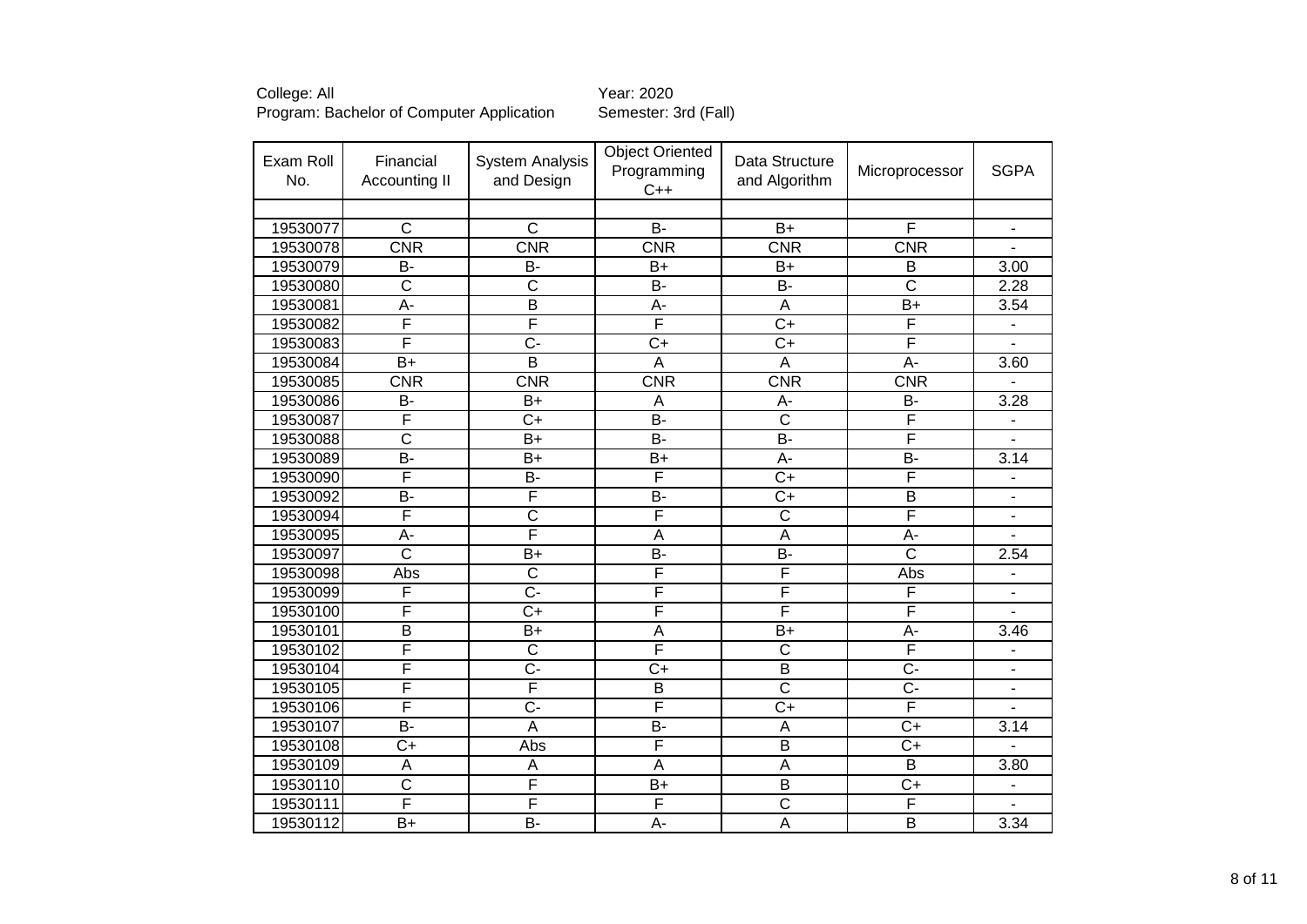| Exam Roll<br>No. | Financial<br>Accounting II | <b>System Analysis</b><br>and Design | <b>Object Oriented</b><br>Programming<br>$C++$ | Data Structure<br>and Algorithm | Microprocessor        | <b>SGPA</b>              |
|------------------|----------------------------|--------------------------------------|------------------------------------------------|---------------------------------|-----------------------|--------------------------|
|                  |                            |                                      |                                                |                                 |                       |                          |
| 19530113         | F                          | A-                                   | $\overline{\text{c}}$                          | $\overline{B}$                  | $B -$                 |                          |
| 19530114         | A-                         | $\overline{C}$                       | $\overline{\mathsf{B}}$                        | $\overline{B}$                  | $\overline{\text{c}}$ | 2.62                     |
| 19530115         | A                          | $\overline{\text{c}}$                | $\overline{B}$                                 | $\overline{B}$                  | $\overline{\text{c}}$ | 2.74                     |
| 19530116         | F                          | F                                    | F                                              | $\overline{\text{c}}$           | F                     | $\overline{\phantom{a}}$ |
| 19530117         | F                          | $\overline{B}$                       | $\overline{C}$                                 | $\overline{B}$                  | $\overline{C+}$       | $\overline{\phantom{a}}$ |
| 19530118         | $\overline{\text{c}}$      | $\overline{\text{c}}$                | $\overline{B+}$                                | A-                              | $\overline{\text{c}}$ | 2.60                     |
| 19530120         | F                          | F                                    | F                                              | F                               | F                     | $\blacksquare$           |
| 19530121         | Abs                        | F                                    | F                                              | F                               | Abs                   | $\blacksquare$           |
| 19530122         | <b>NQ</b>                  | F                                    | <b>NQ</b>                                      | NQ                              | <b>NQ</b>             | $\blacksquare$           |
| 19530123         | F                          | $\overline{B}$                       | F                                              | $\overline{C+}$                 | F                     | $\blacksquare$           |
| 19530124         | F                          | Abs                                  | Abs                                            | Abs                             | Abs                   |                          |
| 19530126         | $\overline{\mathsf{A}}$    | A                                    | A                                              | A                               | $\overline{B}$        | 3.80                     |
| 19530127         | Abs                        | $\overline{C+}$                      | F                                              | $\overline{C+}$                 | F                     |                          |
| 19530128         | F                          | $\overline{C+}$                      | $A -$                                          | A-                              | $\overline{C}$        |                          |
| 19530129         | $\overline{A}$ -           | A                                    | $\overline{A}$                                 | $\overline{A}$                  | $\overline{A}$        | 3.94                     |
| 19530130         | А-                         | $\overline{B+}$                      | $\overline{A}$                                 | $\overline{A}$                  | A-                    | 3.74                     |
| 19530131         | A                          | A                                    | A                                              | A                               | A-                    | 3.94                     |
| 19530132         | $\overline{\text{c}}$      | $\overline{\text{c}}$                | F                                              | $\overline{B}$                  | F                     | $\overline{\phantom{a}}$ |
| 19530133         | F                          | Abs                                  | F                                              | F                               | F                     | $\overline{\phantom{a}}$ |
| 19530134         | F                          | F                                    | F                                              | F                               | F                     | $\overline{\phantom{a}}$ |
| 19530135         | F                          | B                                    | F                                              | F                               | F                     | $\blacksquare$           |
| 19530136         | F                          | $\overline{C+}$                      | F                                              | F                               | F                     |                          |
| 19530137         | $\overline{B}$             | $\overline{\mathsf{B}}$              | $\overline{B}$                                 | $\overline{B}$                  | $\overline{B}$        | 2.76                     |
| 19530138         | Abs                        | Abs                                  | Abs                                            | Abs                             | Abs                   |                          |
| 19530139         | A                          | $C+$                                 | $B+$                                           | B                               | A-                    | 3.26                     |
| 19530140         | F                          | F                                    | F                                              | Abs                             | F                     |                          |
| 19530142         | $\overline{\text{c}}$      | $\overline{\text{c}}$                | $\overline{\text{c}}$                          | B                               | $\overline{C}$        | 2.14                     |
| 19530143         | F                          | $\overline{B}$                       | F                                              | $\overline{C}$                  | F                     |                          |
| 19530144         | F                          | $C+$                                 | $\overline{\mathsf{F}}$                        | D+                              | $\overline{C}$        | $\sim$                   |
| 19530146         | $\overline{C+}$            | $B+$                                 | $B -$                                          | A-                              | <b>B-</b>             | 2.94                     |
| 19530147         | F                          | $\overline{\mathrm{C}}$              | $\overline{C}$                                 | B-                              | F                     |                          |
| 19530148         | $C+$                       | $\overline{\text{c}}$                | $B+$                                           | B-                              | $B+$                  | 2.72                     |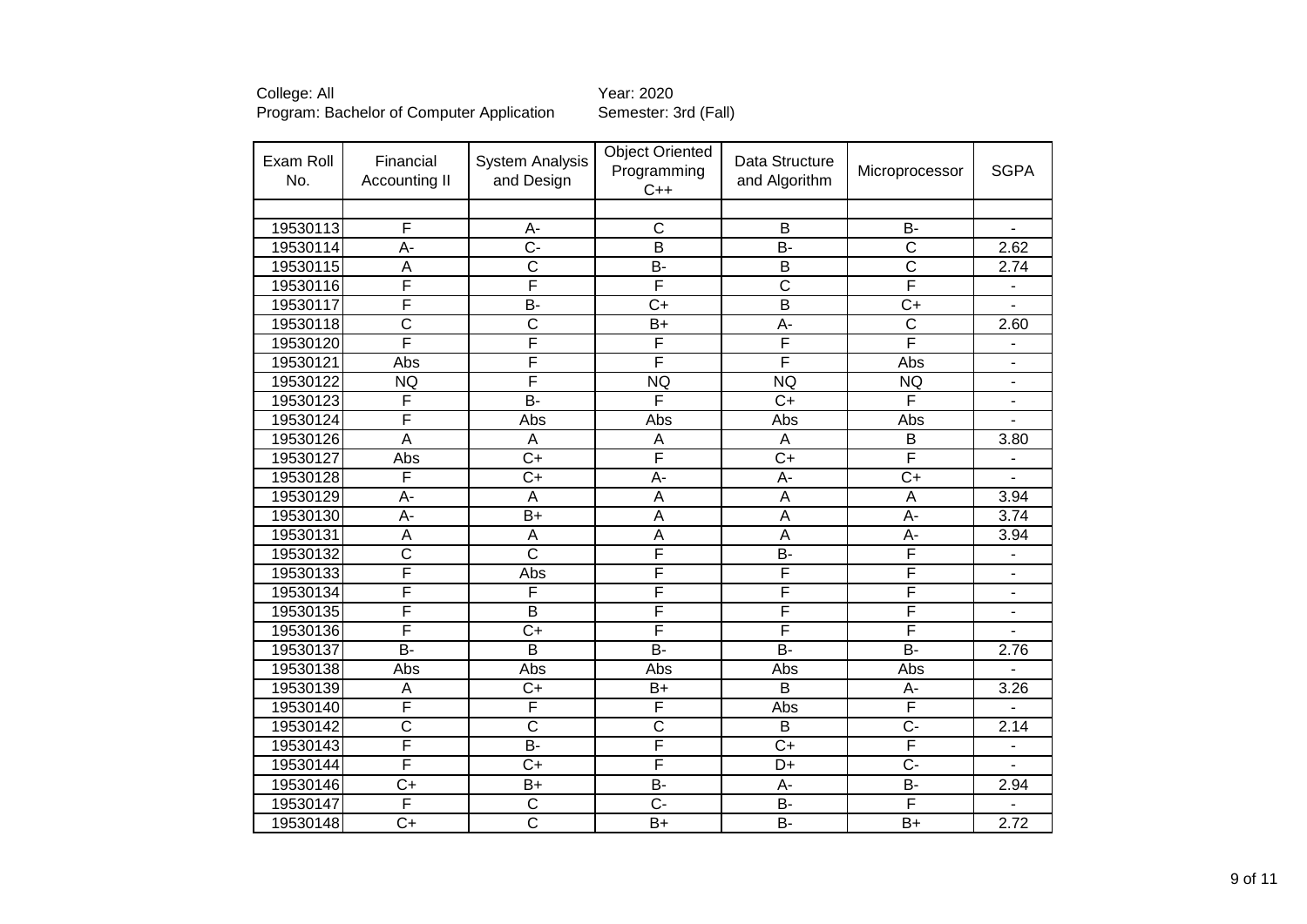| College: All                              | Year: 2020           |
|-------------------------------------------|----------------------|
| Program: Bachelor of Computer Application | Semester: 3rd (Fall) |

## Year: 2020

| Exam Roll<br>No. | Financial<br><b>Accounting II</b> | <b>System Analysis</b><br>and Design | <b>Object Oriented</b><br>Programming<br>$C++$ | Data Structure<br>and Algorithm | Microprocessor          | <b>SGPA</b>              |
|------------------|-----------------------------------|--------------------------------------|------------------------------------------------|---------------------------------|-------------------------|--------------------------|
|                  |                                   |                                      |                                                |                                 |                         |                          |
| 19530149         | B                                 | $C+$                                 | $B+$                                           | A-                              | <b>B-</b>               | 3.00                     |
| 19530150         | F                                 | $A -$                                | $\mathsf C$                                    | $C+$                            | $C+$                    | ۰                        |
| 19530151         | F                                 | $\overline{B}$                       | $\overline{B}$                                 | $\overline{C+}$                 | F                       | $\overline{\phantom{0}}$ |
| 19530152         | F                                 | $\overline{C+}$                      | F                                              | $\overline{C+}$                 | $\overline{D+}$         | $\blacksquare$           |
| 19530153         | $\overline{C}$                    | $\overline{C}$                       | B-                                             | $\overline{B}$                  | $\overline{\mathsf{B}}$ | 2.54                     |
| 19530154         | F                                 | $\overline{C}$                       | F                                              | $\overline{C}$                  | $\overline{D+}$         |                          |
| 19530155         | $\overline{A}$ -                  | $\overline{A}$                       | B-                                             | $\overline{A}$ -                | $\overline{B+}$         | 3.48                     |
| 19530156         | $\overline{B+}$                   | $\overline{B+}$                      | $\overline{A}$ -                               | $\overline{A}$                  | А-                      | 3.60                     |
| 19530157         | F                                 | $\overline{B}$                       | F                                              | F                               | F                       |                          |
| 19530158         | F                                 | $\overline{C+}$                      | F                                              | $\overline{\text{c}}$           | F                       |                          |
| 19530159         | $\overline{\text{c}}$             | $\overline{C+}$                      | $\overline{C}$ -                               | $\overline{\mathsf{B}}$         | $\overline{\text{c}}$   | 2.20                     |
| 19530160         | F                                 | $\overline{B+}$                      | $\overline{C+}$                                | $\overline{A}$                  | $\overline{A}$          |                          |
| 19530161         | F                                 | $\overline{\mathsf{B}}$              | $\overline{\text{c}}$                          | $\overline{C}$                  | $\overline{\text{c}}$   | $\overline{\phantom{a}}$ |
| 19530162         | F                                 | $\overline{A}$ -                     | $\overline{B}$                                 | $\overline{B}$                  | $\overline{C+}$         | $\blacksquare$           |
| 19530163         | F                                 | $\overline{C}$ -                     | F                                              | F                               | F                       | $\blacksquare$           |
| 19530164         | F                                 | $\overline{C}$ -                     | F                                              | F                               | F                       | $\overline{\phantom{a}}$ |
| 19530165         | $\overline{\text{c}}$             | A                                    | $\overline{C}$ -                               | $\overline{C+}$                 | $\overline{\mathsf{B}}$ | 2.60                     |
| 19530166         | $\overline{B}$                    | $B+$                                 | $\overline{B}$                                 | $A -$                           | $\overline{B}$          | 3.08                     |
| 19530169         | A                                 | A                                    | A                                              | A                               | A                       | 4.00                     |
| 19530170         | F                                 | $\overline{C}$                       | F                                              | F                               | F                       |                          |
| 19530171         | F                                 | F                                    | F                                              | $\overline{\text{c}}$           | F                       | $\blacksquare$           |
| 19530172         | $\overline{\text{c}}$             | Abs                                  | $\overline{\text{c}}$                          | $\overline{\text{c}}$           | $\overline{B+}$         | $\blacksquare$           |
| 19530174         | $\overline{\text{c}}$             | $\overline{C}$                       | F                                              | $\overline{\mathsf{c}}$         | $\overline{C}$          |                          |
| 19530175         | $\overline{A}$                    | <b>B-</b>                            | B-                                             | $\overline{B}$                  | $\overline{C}$          | 2.94                     |
| 19530176         | $\overline{B}$                    | $\overline{A}$                       | $\overline{A}$                                 | $\overline{A}$ -                | $\overline{A}$ -        | 3.68                     |
| 19530177         | $\overline{C}$                    | A-                                   | B                                              | $B+$                            | $B+$                    | 3.00                     |
| 19530178         | $\overline{\text{c}}$             | $B+$                                 | $\overline{C+}$                                | A-                              | $C+$                    | 2.72                     |
| 19530179         | $\overline{B}$                    | $\overline{\text{c}}$                | $\overline{\text{c}}$                          | $\overline{C}$                  | $\overline{B}$          | 2.40                     |
| 19530181         | $\overline{B}$                    | $B+$                                 | $\overline{B}$                                 | A-                              | A-                      | 3.34                     |
| 19530183         | A-                                | $B+$                                 | $\overline{B}$                                 | $\overline{B}$                  | $\overline{C}$          | 3.00                     |
| 19530184         | F                                 | $\overline{C}$                       | $\overline{\text{c}}$                          | D+                              | $C+$                    |                          |
| 19530185         | $B+$                              | $\overline{A}$                       | $\overline{A}$                                 | A-                              | А-                      | 3.62                     |